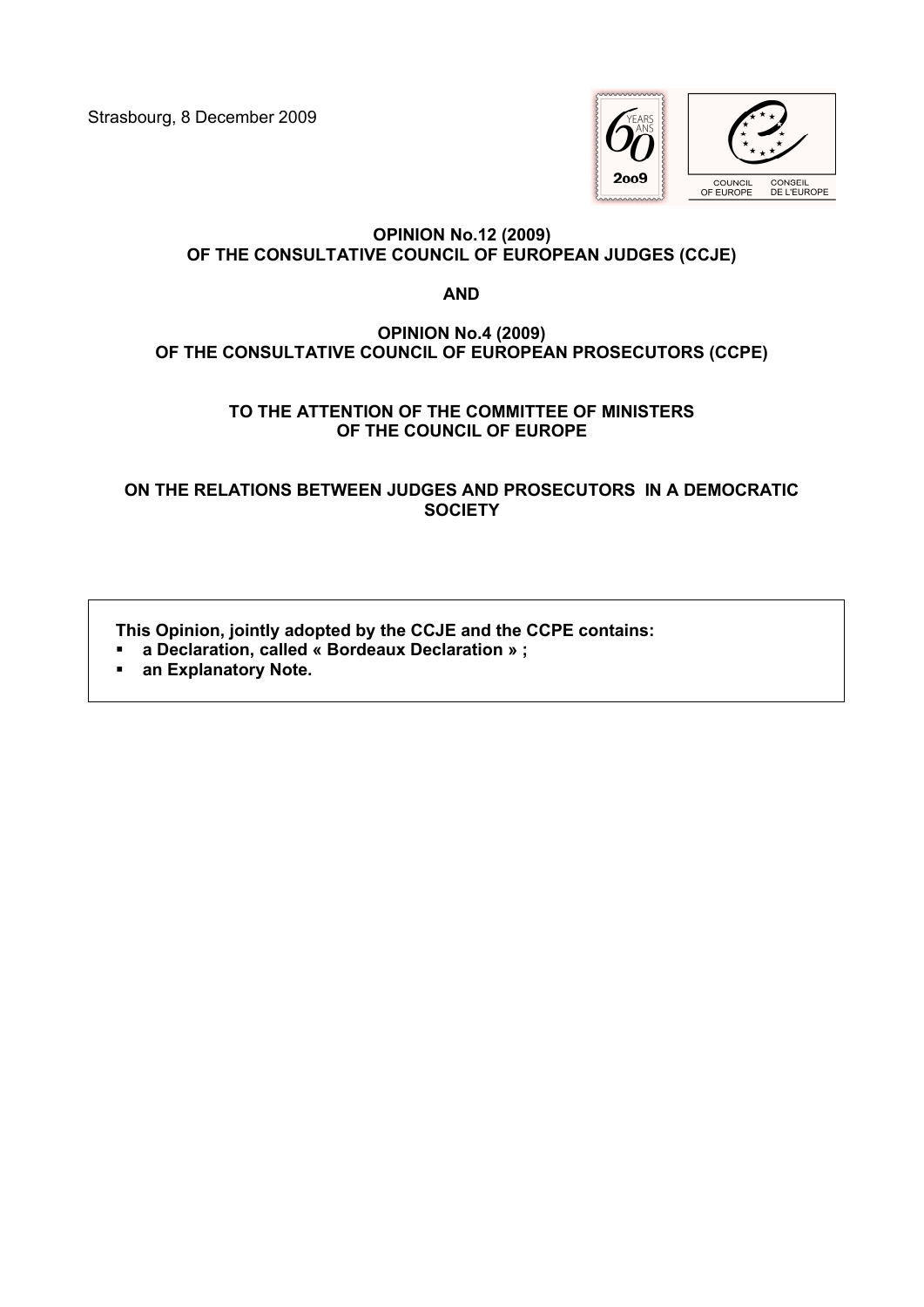#### **BORDEAUX DECLARATION**

## **"JUDGES AND PROSECUTORS IN A DEMOCRATIC SOCIETY"[1](#page-1-0)**

The Consultative Council of European Judges (CCJE) and the Consultative Council of European Prosecutors (CCPE), at the request of the Committee of Ministers of the Council of Europe to provide an opinion on relationships between judges and prosecutors, agreed on the following:

- 1. It is in the interest of society that the rule of law be guaranteed by the fair, impartial and effective administration of justice. Public prosecutors and judges shall ensure, at all stages of the proceedings, that individual rights and freedoms are guaranteed, and public order is protected. This involves the total respect of the rights of the defendants and of the victims. A decision of the prosecutor not to prosecute should be open to judicial review. An option may be to allow the victim to bring the case directly to the court.
- 2. The fair administration of justice requires that there shall be equality of arms between prosecution and defence, as well as respect for the independence of the court, the principle of separation of powers and the binding force of final court decisions.
- 3. The proper performance of the distinct but complementary roles of judges and public prosecutors is a necessary guarantee for the fair, impartial and effective administration of justice. Judges and public prosecutors must both enjoy independence in respect of their functions and also be and appear independent from each other.
- 4. Adequate organisational, financial, material and human resources should be put at the disposal of justice.
- 5. The role of judges and, where applicable, of juries is to properly adjudicate cases brought regularly before them by the prosecution service, without any undue influence by the prosecution or defence or by any other source.
- 6. The enforcement of the law and, where applicable, the discretionary powers by the prosecution at the pre-trial stage require that the status of public prosecutors be guaranteed by law, at the highest possible level, in a manner similar to that of judges. They shall be independent and autonomous in their decision-making and carry out their functions fairly, objectively and impartially.
- 7. The CCJE and the CCPE refer to the consistent case-law of the European Court of Human Rights in relation to article 5 paragraph 3 and article 6 of the European Convention of Human Rights. In particular, they refer to the decisions whereby the Court recognized the requirement of independence from the executive power and the parties on the part of any officer authorized by law to exercise judicial power but which does not, however, exclude subordination to higher independent judicial authority. Any attribution of judicial functions to prosecutors should be restricted to cases involving in particular minor sanctions, should not be exercised in conjunction with the power to prosecute in the same case and should not prejudice the defendants' right to a decision on such cases by an independent and impartial authority exercising judicial functions.
- 8. For an independent status of public prosecutors, some minimal requirements are necessary, in particular:
	- that their position and activities are not subject to influence or interference from any source outside the prosecution service itself;

that their recruitment, career development, security of tenure including transfer, which shall be effected only according to the law or by their consent, as well as remuneration be safeguarded through guarantees provided by the law.

 $\frac{1}{2}$ 

<span id="page-1-0"></span><sup>1</sup> This Declaration is accompanied by an Explanatory Note. This Declaration has been jointly drafted by the Working Groups of the CCJE and the CCPE in Bordeaux (France) and has been officially adopted by the CCJE and the CCPE in Brdo (Slovenia) on 18 November 2009.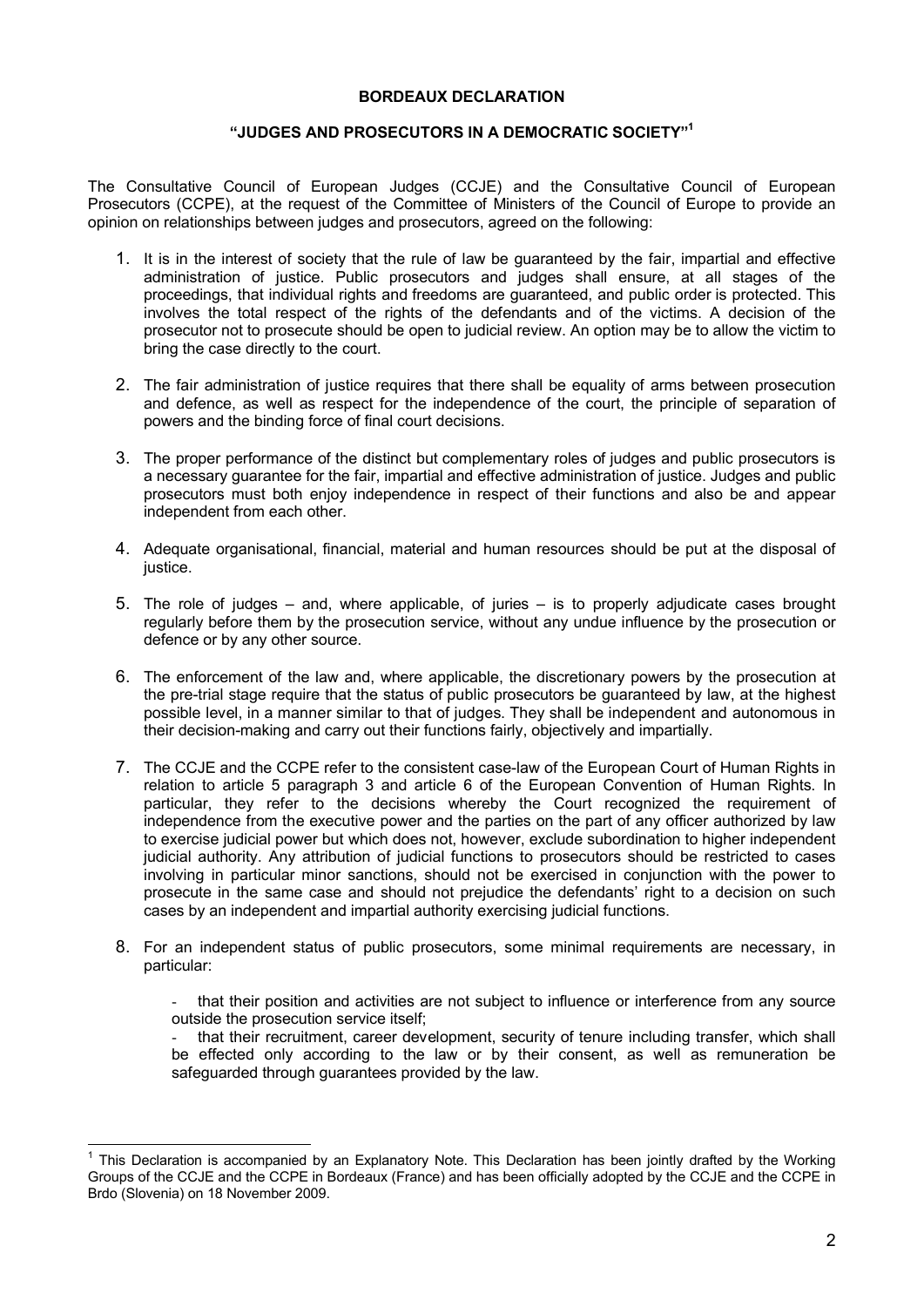- 9. In a State governed by the rule of law, when the structure of prosecution service is hierarchical, effectiveness of prosecution is, regarding public prosecutors, strongly linked with transparent lines of authority, accountability, and responsibility. Directions to individual prosecutors should be in writing, in accordance with the law and, where applicable, in compliance with publicly available prosecution guidelines and criteria. Any review according to the law of a decision by the public prosecutor to prosecute or not to prosecute should be carried out impartially and objectively. In any case, due account shall be given to the interests of the victim.
- 10. The sharing of common legal principles and ethical values by all the professionals involved in the legal process is essential for the proper administration of justice. Training, including management training, is a right as well as a duty for judges and public prosecutors. Such training should be organized on an impartial basis and regularly and objectively evaluated for its effectiveness. Where appropriate, joint training for judges, public prosecutors and lawyers on themes of common interest can contribute to the achievement of a justice of the highest quality.
- 11. The interest of society also requires that the media are provided with the necessary information to inform the public on the functioning of the justice system. The competent authorities shall provide such information with due regard in particular to the presumption of innocence of the accused, to the right to a fair trial, and to the right to private and family life of all persons involved in proceedings. Both judges and prosecutors should draw up a code of good practices or guidelines for each profession on its relations with the media.
- 12. Both public prosecutors and judges are key players in international cooperation in judicial matters. The enhancement of mutual trust between competent authorities of different states is necessary. In this context, it is imperative that information gathered by prosecutors through international cooperation and used in judicial proceedings is transparent in its content and origin, as well as made available to the judges and all parties, with a view to an effective protection of human rights and fundamental freedoms.
- 13. In member States where public prosecutors have functions outside the criminal law field, the principles mentioned herein apply to these functions.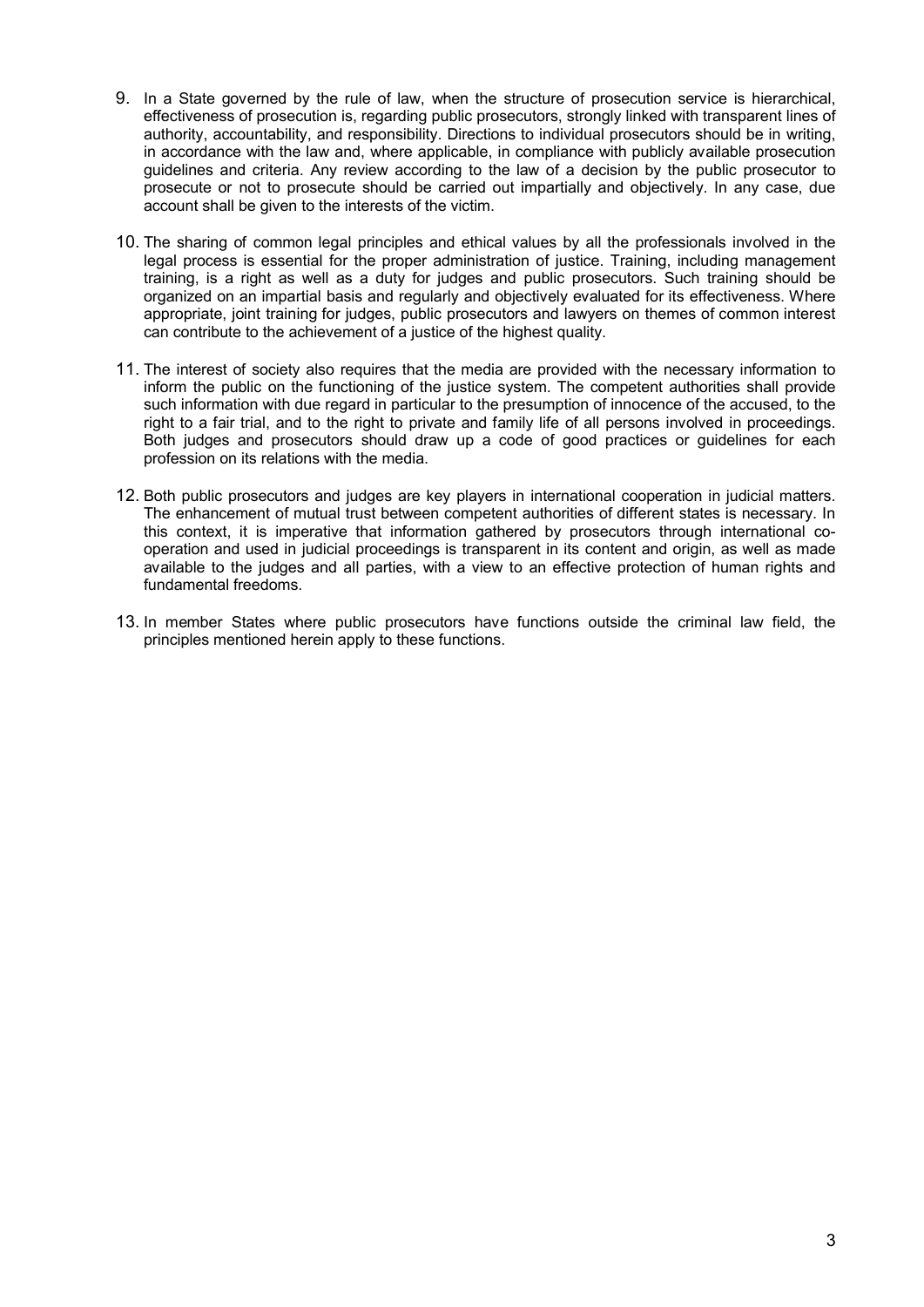## **EXPLANATORY NOTE**

## **I. INTRODUCTION:**

## **a. Purpose of the Opinion**

1. It is an essential task of a democratic State based on the rule of law to guarantee that fundamental rights and freedoms as well as equality before the law are fully respected, in accordance, in particular, with the Convention for the Protection of Human Rights and Fundamental Freedoms (ECHR) as well as the case-law of the European Court of Human Rights (the Court). At the same time it is important to ensure security and justice in society by assuring effective measures in respect of criminal conduct. Security in society must also be guaranteed in a democratic state by an effective enforcement of penalties imposed for criminal conduct (Declaration, paragraph 1).

2. Thus, it is the mission of the State to set up and to ensure the functioning of an efficient justice system respectful of human rights and fundamental freedoms. While numerous actors participate in this mission, be they from the public or (as in the case of lawyers) private sector, a key role in ensuring the functioning of justice in an independent and impartial way is played by judges and public prosecutors.

3. In their previous Opinions, the Consultative Council of European Judges (CCJE) and the Consultative Council of European Prosecutors (CCPE) addressed many important aspects of the efficiency of justice with emphasis on human rights and fundamental freedoms. It should be underlined that the common goal of judges and prosecutors, including that of public prosecutors who have tasks outside the criminal law field, is to ensure a fair, impartial and effective justice. The novelty of this Opinion is that it has been drafted by judges and prosecutors representing their national colleagues and it deals with matters which the judges and prosecutors have agreed on the basis of their practical experience.

4. Hence, the text focuses on essential aspects of the two missions and in particular: independence, respect of individual rights and freedoms, objectivity and impartiality, ethics and deontology, training and relations with the media.

5. The present Opinion should be considered in the context of the relations of judges and prosecutors with professional persons dealing with justice involved in the various stages of judicial proceedings, such as lawyers, judicial experts, court clerks, bailiffs, police, as suggested by the Framework Global Action Plan for Judges in Europe, adopted by the Committee of Ministers on 7 February 2001 and the Recommendation (2000)19 on the role of prosecution in the criminal justice system, adopted by the Committee of Ministers on 6 October 2000.

## **b. Diversity of national systems**

6. In the member States of the Council of Europe, many legal systems exist side by side:

- i. the Common Law systems in which there is a clear division between judges and prosecutors and where *the criminal investigation power* is not combined with other functions;
- ii. the Continental Law systems where one may observe different types in which either judges and prosecutors are part of the « judicial corps » or, on the contrary, only judges may belong to that corps

In addition, in these various systems, the public prosecution's autonomy from the executive can be complete or limited.

7. The objective of this Opinion is to identify, in the light of the Court s' case law, a basis of applicable principles and approaches while taking into account common points as well as differences.

8. The guarantee of separation of functions represents an essential condition of the judge's impartiality towards the parties in the proceedings. Impartiality, as stated in Opinion No. 1 of the CCJE on standards concerning the independence of the judiciary and the irremovability of judges (2001), is first among the institutional guarantees that define the position of a judge. Furthermore, it presupposes that the public prosecution is allocated the burden of proof and the filing of indictments, which constitutes one of the first procedural guarantees of the ultimate decision.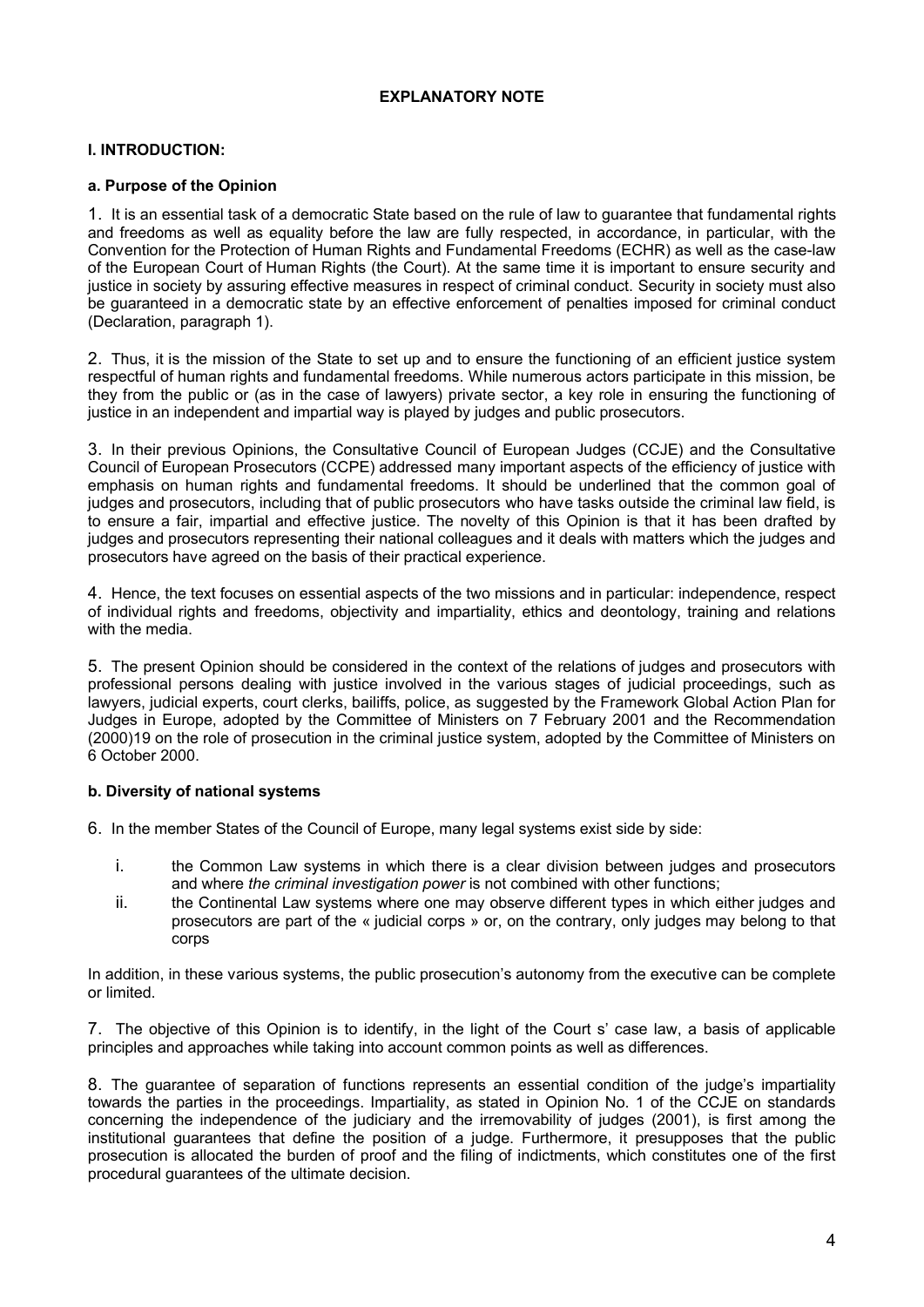9. In every system, the judge's role is therefore different to that of the public prosecution. Their respective missions remain nevertheless complementary. There are no hierarchic ties between the judge and the prosecutor.

10.The independence of the public prosecution service constitutes an indispensable corollary to the independence of the judiciary. The role of the prosecutor in asserting and vindicating human rights, both of suspects, accused persons and victims, can best be carried out where the prosecutor is independent in decision-making from the executive and the legislature and where the distinct role of judges and prosecutors is correctly observed. In a democracy based on the rule of law, it is the law that provides the basis for prosecution policy (Declaration, paragraph 3).

## **c. Peculiarities of functions**

11.Prosecutors and judges must both carry out their functions fairly, impartially, objectively and consistently, must respect and strive to protect human rights and seek to ensure that the justice system operates promptly and efficiently.

12.In carrying out their functions, prosecutors rely on either a system of discretionary prosecution (the opportunity principle) or a system of mandatory prosecution (the legality principle), but in both cases prosecutors not only act on behalf of the society as a whole, but also discharge duties to particular individuals, namely the accused person to whom a duty of fairness is owed, as well as the victims of crime to whom a duty is owed to ensure that their rights are fully taken into account. In that sense and without prejudice to the respect for the principle of equality of arms, the prosecutor can not be considered equal to other parties (Declaration, paragraph 2). Prosecutors should also take proper account of the views and concerns of victims and take or promote actions to ensure that victims are informed of both their rights and the course of the proceedings. They should not initiate or continue prosecution when an impartial investigation on the basis of the available evidence shows the charge to be unfounded.

## **d. Existing international instruments**

13.Several texts of the Council of Europe as well as the case-law of the Court address directly or implicitly topics related to the relationship between judges and prosecutors.

14.First and foremost, the Court assigns tasks to judges only in their capacity as the guardians of rights and freedoms – see in particular Articles 5 (right to liberty and security) and 6 (right to a fair trial) - but it does so also to public prosecutors (as a result of Article 5 paragraphs 1a and 3, and 6).

15.The Court, one of whose tasks is to interpret the ECHR, has given several rulings on matters affecting the relationship between judges and public prosecutors.

16.In particular it has dealt with the problem of a person serving in turn as prosecutor and judge in the same case (judgment of 1 October 1982 in *Piersack v. Belgium*, §§ 30-32), the need to guarantee that no political pressure is ever put on the courts or the prosecuting authorities (judgment of 12 February 2008, *in Guja v. Moldova*, §§ 85-91), the need to protect judges and public prosecutors in the context of freedom of expression (judgment of 8 January 2008, in *Saygili and Others v. Turkey*, §§ 34-40), procedural obligations of courts and public prosecutors' departments to investigate, prosecute and punish human rights violations (judgment of 15 May 2007, in *Ramsahai and Others v. the Netherlands*, §§ 321-357) and lastly the prosecuting authorities' contribution to the standardization of case-law (judgment of 10 June 2008, in *Martins de Castro and Alves Correia de Castro v. Portugal*, §§ 51-66).

17.In the area of criminal procedure, the Court has examined the status and powers of the public prosecution service and the requirements of Article 5 paragraph 3 of the ECHR (with regard to other officers "authorized by law to exercise judicial power") in the context of various factual situations (see, inter alia, the judgments of 4 December 1979, in *Schiesser v. Switzerland*, §§ 27-38, in *De Jong, Baljet and Van den Brink v. the Netherlands*, §§ 49-50, in *Assenov and Others v. Bulgaria*, §§ 146-150, in *Niedbala v.* Poland, §§ 45- 47, in Pantea v. Romania, §§ 232-243, and 10 July 2008, in *Medvedyev and Others v. France*, §§ 61, 67- 69). The Court has also examined the status, jurisdiction and supervisory powers of the prosecuting authorities in cases of telephone monitoring (judgment of 26 April 2007, in *Dumitru Popescu v. Romania*, §§ 68-86) and the presence of the prosecuting authorities at the deliberations of Supreme Courts (judgments of 30 October 1991, in *Borgers v. Belgium*, §§ 24-29, and 8 July 2003, in *Fontaine and Berlin v. France*, §§ 57- 67).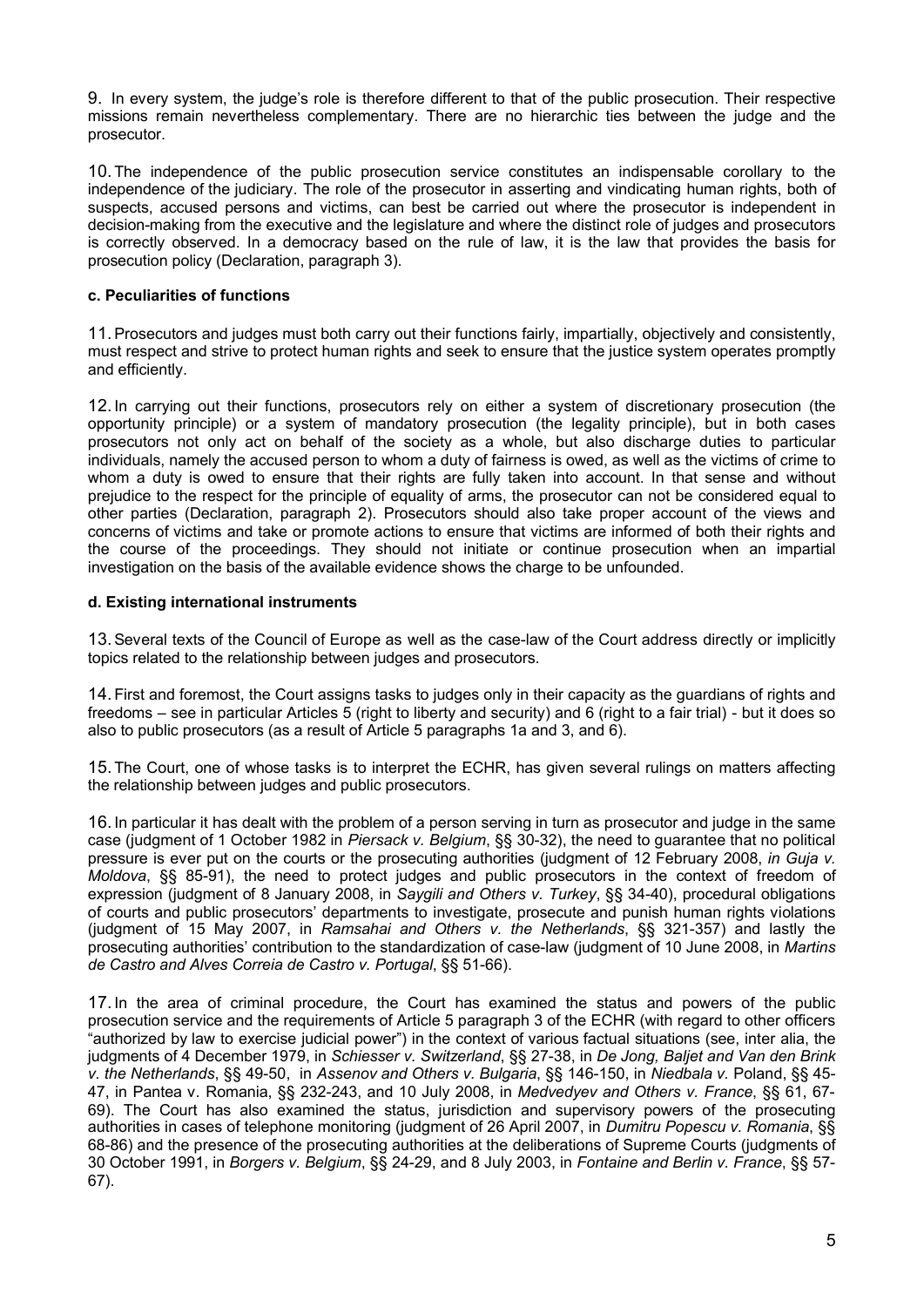18. Lastly, outside the criminal sphere, the Court has a well established body of case-law on the "doctrine of appearances", according to which the presence of prosecutors at the deliberations of courts is contrary to Article 6 paragraph 1 of the ECHR (judgments of 20 February 1996, in *Lobo Machado v. Portugal*, §§ 28-32, and 12 April 2006, in *Martinie c. France [GC]*, §§ 50-55).

19.Other texts have been drawn up by the Council of Europe :

Recommendation Rec(94)12 of the Committee of Ministers on the Independence, Efficiency and Role of Judges recognizes the links between judges and public prosecutors, at least in countries where the latter have judicial authority within the meaning attached to this expression by the Court;

Recommendation Rec(2000)19 of the Committee of Ministers on the Role of Public Prosecution in the Criminal Justice System explicitly highlights the relations between judges and prosecutors, while underlining the general principles that are crucial for ensuring that these relationships contribute unequivocally to the proper performance of judges' and public prosecutors' tasks. It particularly emphasizes the obligation of States to "take appropriate measures to ensure that the legal status, the competencies and the procedural role of public prosecutors are established by law in a way that there can be no legitimate doubt about the independence and impartiality of the court judges".

Recommendation Rec (87)18 of the Committee of Ministers concerning the Simplification of Criminal Justice provides different examples of tasks previously vested solely in judges and currently entrusted to the public prosecution service (whose primary mission still consists in undertaking and directing prosecutions). These new tasks create additional requirements concerning the organisation of the public prosecution service and the selection of the people called upon to assume those functions.

## **II. STATUS OF JUDGES AND PUBLIC PROSECUTORS**

1

#### **a. Guarantees for the internal and external independence of judges and public prosecutors; the rule of law as a condition for their independence**

20. Judges and public prosecutors should be independent from each other and also enjoy effective independence in the exercise of their respective functions. They discharge different duties in the justice system and in society at large. Therefore different perspectives of institutional and functional independence exist (Declaration, paragraph 3).

21.The judiciary is based on the principle of independence from any external power and from any instructions coming from any source, as well as on the absence of internal hierarchy. Its role and, where applicable, that of juries, is to properly adjudicate cases brought before them by the prosecution services and the parties. This involves the absence of all undue influence by the public prosecutor or the defence. Judges, prosecutors and defence lawyers should each respect the roles of the others. (Declaration, paragraph 5).

22.The fundamental principle of independence of judges is enshrined in Article 6 of the ECHR and stressed in previous opinions of the CCJE.

23. The function of judging implies the responsibility for making binding decisions for the persons concerned and for deciding litigation on the basis of the law. Both are the prerogative of the judge, a judicial authority independent from the other State powers<sup>[2](#page-5-0)</sup>. This is, in general, not the mission of public prosecutors, who are responsible for bringing or continuing criminal proceedings.

24.The CCJE and the CCPE refer to the consistent case-law of the Court in regard to article 5, paragraph 3 and article 6 of the ECHR. In particular, they refer to the decision in the case Schiesser vs. Switzerland, whereby the Court recognized the requirement of independence from the executive and the parties on the part of any «officer authorized by law to exercise judicial powers", which does not, however, exclude subordination to higher independent judicial authority (Declaration, paragraph 7).

25.Some member States assign to public prosecutors the power to make binding decisions in some areas instead of pursuing criminal prosecutions or in order to protect certain interests. The CCJE and the CCPE consider that any attribution of judicial functions to prosecutors should be limited to cases involving minor

<span id="page-5-0"></span><sup>&</sup>lt;sup>2</sup> See in particular Opinion No.1 (2001) of the CCJE on standards concerning the independence of the judiciary and the irremovability of judges and Recommendation Rec(94)12 on the independence, efficiency and role of judges.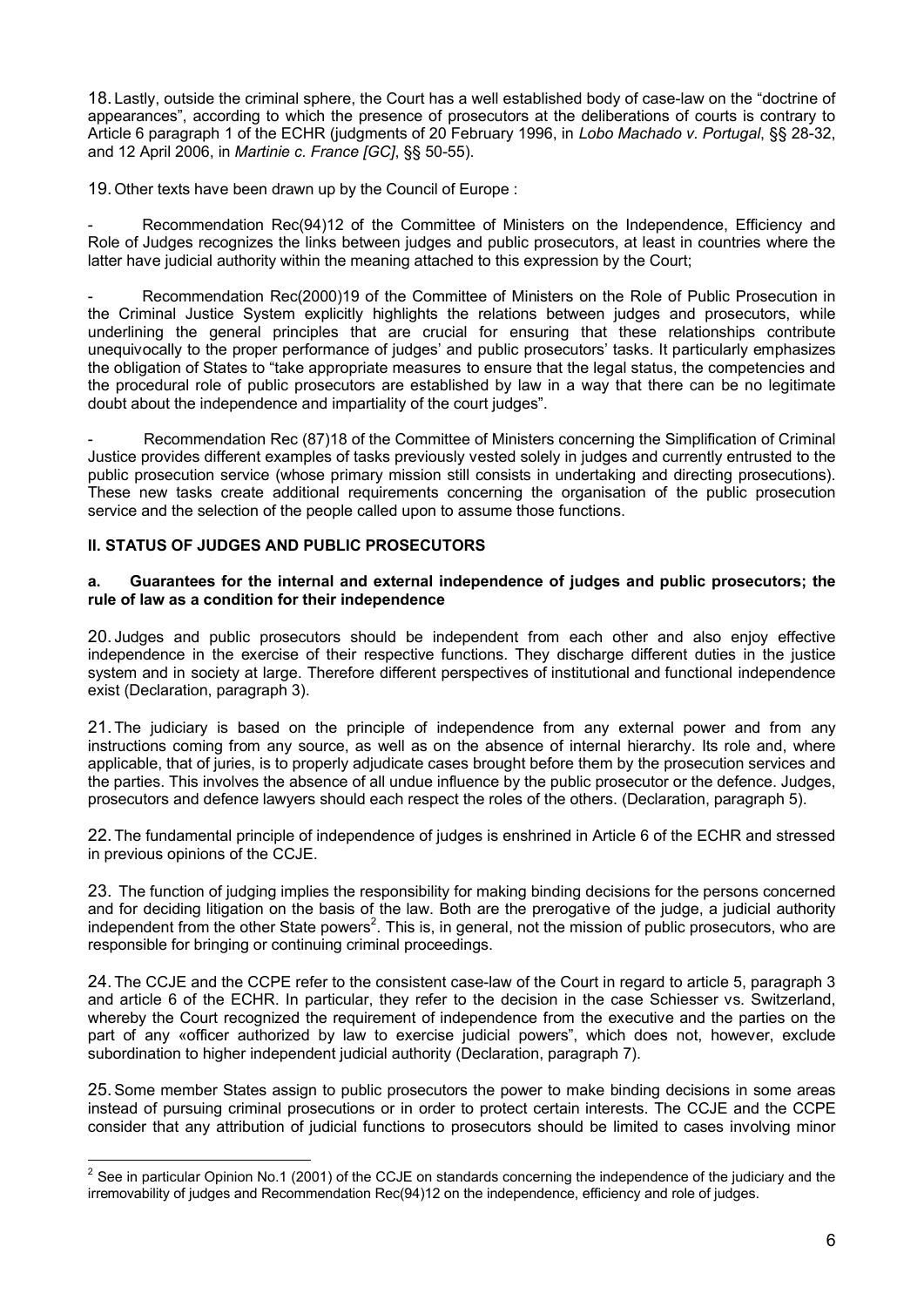sanctions, should not be exercised in conjunction with the power to prosecute in the same case and should not prejudice the defendant's rights to a decision on such case by an independent and impartial authority exercising judicial functions. Under no circumstances, should any such attribution allow public prosecutors to take final decisions restricting individual freedoms and involving deprivation of liberty with no right to appeal to a judge or a court (Declaration, paragraph 7).

26.The public prosecution service is an independent authority whose existence should be based on the law at the highest possible level. In democratic states neither the parliament nor any governmental body should seek to unduly influence a particular decision taken by public prosecutors in relation to individual cases in order to determine how a prosecution in any particular case should be conducted, or constrain public prosecutors to change their decisions (Declaration, paragraphs 8 and 9).

27.The independence of public prosecutors is indispensable for enabling them to carry out their mission. It strengthens their role in a state of law and in society and it is also a guarantee that the justice system will operate fairly and effectively and that the full benefits of judicial independence will be realised (Declaration,, paragraphs 3 and 8). Thus, akin to the independence secured to judges, the independence of public prosecutors is not a prerogative or privilege conferred in the interest of the prosecutors, but a guarantee in the interest of a fair, impartial and effective justice that protects both public and private interests of the persons concerned.

28.The function of the prosecutor, which may be characterized by the principles of mandatory or discretionary prosecution, differs according to the system existing in each country, according to the position which the public prosecutor occupies in the institutional landscape and in the criminal procedure.

29.Whatever their status, public prosecutors must enjoy complete functional independence in the discharge of their legal roles, whether these are penal or not. Whether they are under a hierarchical authority or not, in order to ensure their accountability and prevent proceedings being instituted in an arbitrary or inconsistent manner, public prosecutors must provide clear and transparent guidelines as regards the exercise of their prosecution powers, (Declaration, paragraph 9).

30.In this respect, the CCJE and CCPE wish to recall in particular Recommendation (2000)19 which recognises that, in order to promote equity, consistency, and efficiency in the activity of the public prosecution service, States should seek to define general principles and criteria to serve as a reference against which decisions are taken by prosecutors in individual cases.

31. Directions to prosecutors should be in writing, in accordance with the law and, where applicable, in compliance with publicly available prosecution guidelines and criteria (Declaration, paragraph  $9^3$  $9^3$ .

32. Any decision to prosecute or not to prosecute must be legally sound. Any review according to the law of a decision by the prosecutor to prosecute or not to prosecute should be carried out impartially and objectively, whether or not it is being carried out within the prosecution service itself or by an independent judicial authority. The interest of the victim as well as any other person's legal interests, should always be duly taken into account. (Declaration, paragraph 9).

33.The complementary nature of judges' and prosecutors' functions means that both are conscious that impartial justice requires equality of arms between the public prosecution service and the defence, and that public prosecutors must act at all times honestly, objectively and impartially. Judges and public prosecutors have, at all times, to respect the integrity of the suspects, accused persons and victims, as well as the rights of the defence (Declaration, paragraphs 2 and 6).

34.The independence of the judge and of the prosecutor is inseparable from the rule of law. Judges as well as prosecutors act in the common interest, in the name of the society and its citizens who want their rights and freedoms guaranteed in all their aspects. They intervene in areas where the most sensitive human rights (individual freedom, privacy, protection of possessions, etc.) deserve the greatest protection. Prosecutors must ensure that evidence is gathered and proceedings are initiated and continued in accordance with the law. In doing so, they must uphold the principles laid down by the ECHR and other international legal instruments, notably respect for the presumption of innocence, the rights of the defence and a fair trial. Judges must see to it that those principles are respected in proceedings before them.

1

<span id="page-6-0"></span> $3$  See also the CCPE Opinion N°3 (2008) on the role of public prosecutor outside the criminal law field.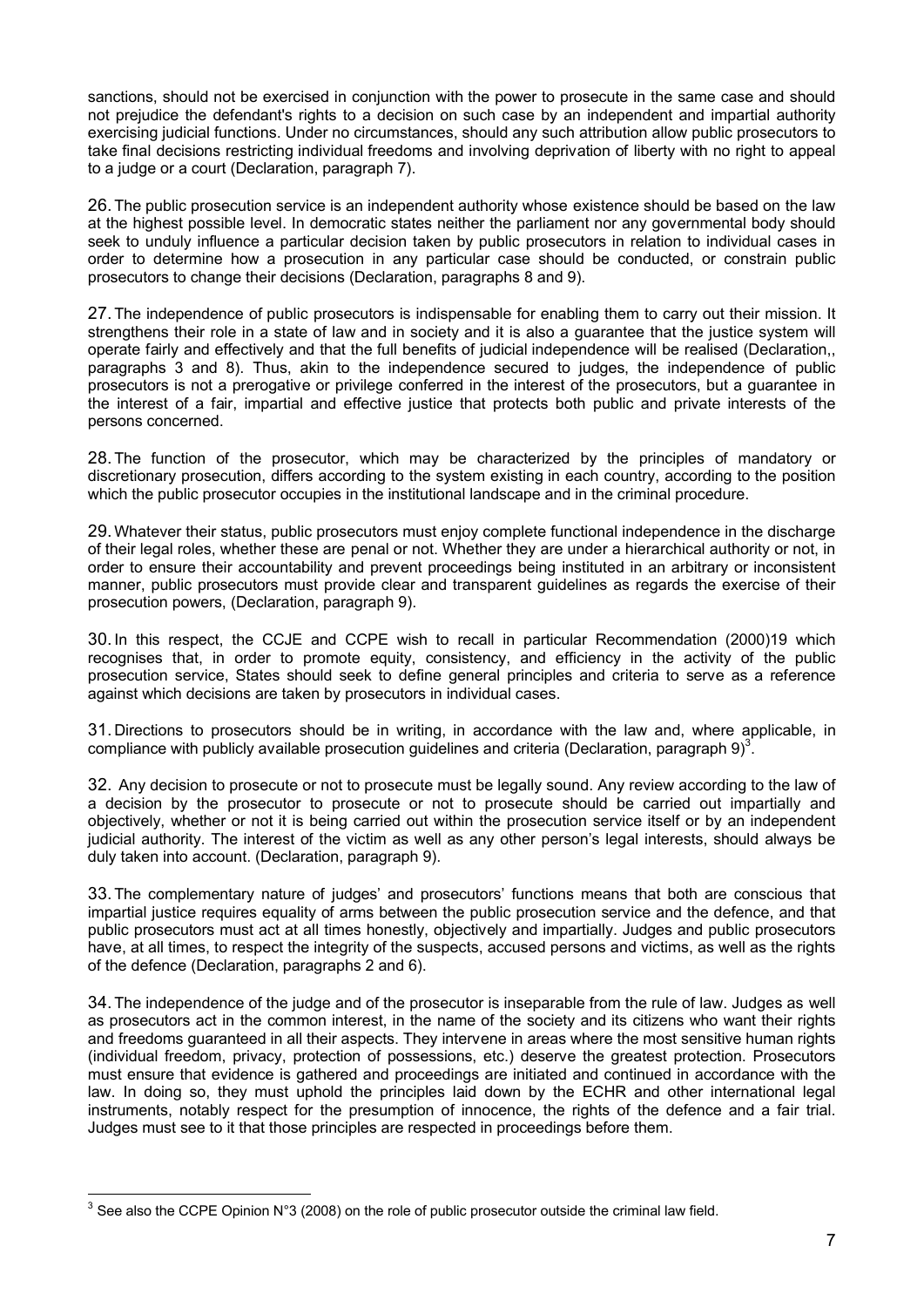35.While a public prosecutor is permitted to refer to the judge actions and petitions defined by law and to put before the judge the matters of fact and law supporting the same, the prosecutor may not interfere in any way in the judge's decision making process and is bound to abide by the judge's decisions. The prosecutor cannot oppose the enforcement of such decisions, other than by exercising such right of recourse as may be provided for by law (Declaration, paragraphs 4 and 5).

36.The activity and the demeanour of the public prosecutor and the judge should leave no doubt as to their objectivity and impartiality. Judges and public prosecutors must both enjoy independence in respect of their functions and also be and appear independent from each other. In the eyes of litigants and the society as a whole, there must not be even a hint of connivance between judges and prosecutors or confusion between the two functions.

37. Respect for the above principles implies that the status of prosecutors be guaranteed by law at the highest possible level in a manner analogous to that of judges. The proximity and complementary nature of the missions of judges and prosecutors create similar requirements and guarantees in terms of their status and conditions of service, namely regarding recruitment, training, career development, discipline, transfer (which shall be effected only according to the law or by their consent), remuneration, termination of functions and freedom to create professional associations (Declaration, paragraph 8).

38.Both judges and prosecutors should, according to the national system in force, be directly associated with the administration and the management of their respective services. For this purpose, sufficient financial means as well as infrastructure and adequate human and material resources should be put at the disposal of judges and prosecutors and should be used and managed under their authority (Declaration, paragraph 4).

## **b. Ethics and deontology of judges and public prosecutors**

39. Judges and prosecutors should be individuals of high integrity and with appropriate professional and organisational skills. Due to the nature of their functions, which they have accepted knowingly, judges and prosecutors are constantly exposed to public criticism and must, in consequence, set themselves a duty of restraint without prejudice, in the framework of the law, to their right to communicate on their cases. As principal actors in the administration of justice, they should at all times maintain the honour and dignity of their profession and behave in all situations in a way worthy of their office<sup>[4](#page-7-0)</sup> (Declaration, paragraph 11).

40. Judges and prosecutors should refrain from any action and behaviour that could undermine confidence in their independence and impartiality. They should consider cases submitted to them with due care and within a reasonable time, objectively and impartially.

41.Public prosecutors should refrain from making public comments and statements, using the media, which may create an impression of putting direct or indirect pressure on the court to reach a certain decision or which may impair the fairness of the procedure.

42. Judges and prosecutors should strive to acquaint themselves with ethical standards governing the functions of each other. This will enhance understanding and respect for each other's missions, thereby increasing the prospects of a harmonious collaboration.

## **c. Training of judges and public prosecutors**

43. The highest level of professional skill is a pre-requisite for the trust which the public has in both judges and public prosecutors and on which they principally base their legitimacy and role. Adequate professional training plays a crucial role since it allows the improvement of their performance, and thereby enhances the quality of justice as a whole (Declaration, paragraph 10).

44.Training for judges and prosecutors involves not only the acquisition of the professional capabilities necessary for access to the profession but equally permanent training throughout their career. It addresses

<span id="page-7-0"></span><sup>-&</sup>lt;br>4 For judges see for example the Opinion No. 3 (2002) of the CCJE on the principles and rules governing judges' professional conduct, in particular ethics, incompatible behavior and impartiality (2002) and The Bangalore Principles of Judicial Conduct (adopted by the UN ECOSOC in 2006) and the Universal Charter of the Judge, adopted by the Central Council of the International Association of Judges on 17 November 1999 in Taipei (Taiwan). For prosecutors besides the UN guidelines on the role of the prosecutors (1990), see the European Guidelines on Ethics and Conduct for Public Prosecutors (The Budapest Guidelines) adopted by the Prosecutors General of Europe on 31 May 2005 at their Conference in Budapest.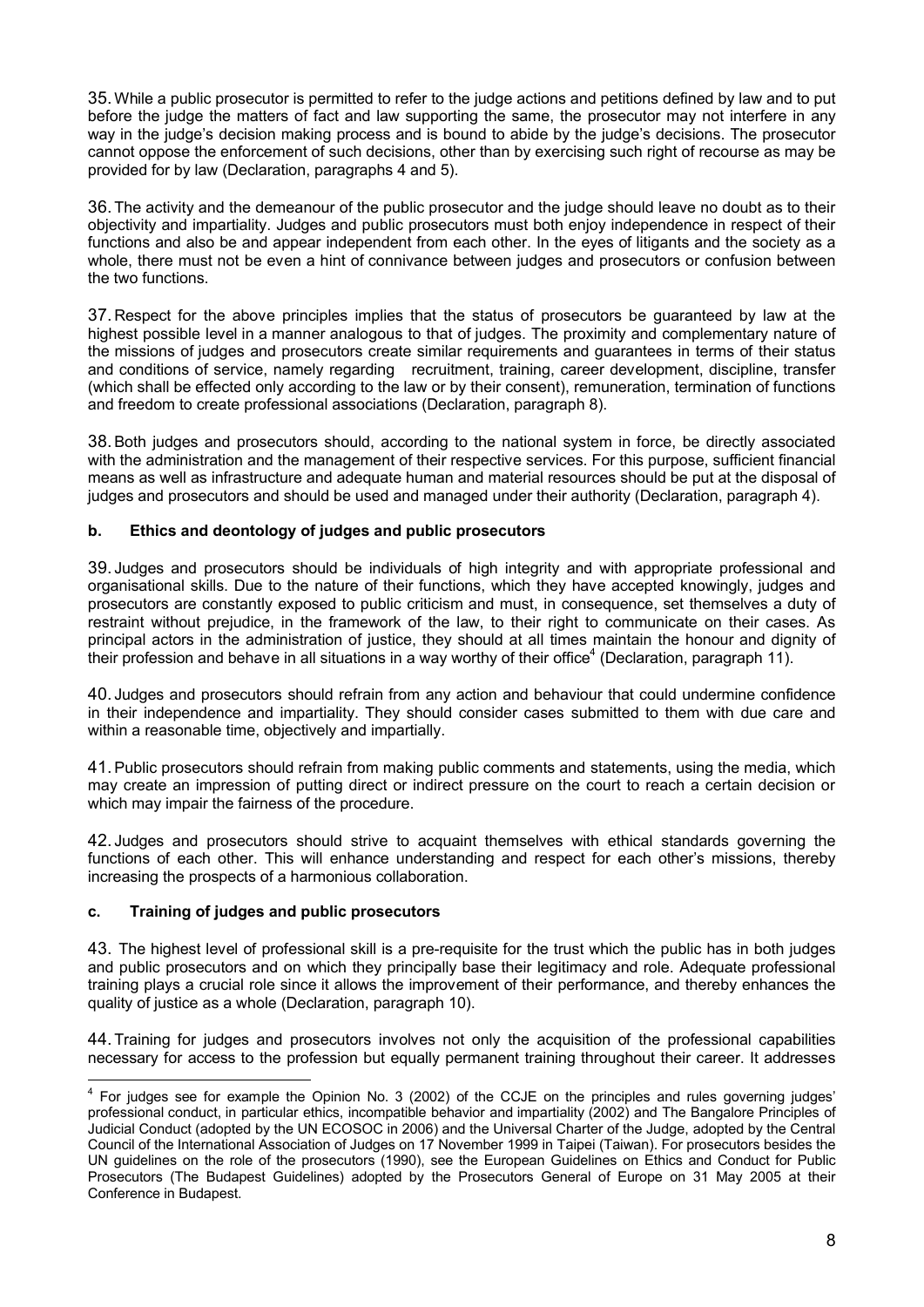the most diverse aspects of their professional life, including the administrative management of courts and prosecution departments, and must also respond to the necessities of specialisation. In the interests of the proper administration of justice, the permanent training required to maintain a high level of professional qualification and to make it more complete is not only a right but also a duty for judges and public prosecutors (Declaration, paragraph 10).

45.Where appropriate, joint training for judges, public prosecutors and lawyers on themes of common interest can contribute to the achievement of a justice of the highest quality. This common training should make possible the creation of a basis for a common legal culture (Declaration, paragraph 10).

46. Different European legal systems provide training for judges and prosecutors according to various models. Some countries have established an academy, a national school or other specialised institution; some others assign the competence to specific bodies. International training courses for judges and prosecutors should be arranged. It is essential, in all cases, to assure the autonomous character of the institution in charge of organising such training, because this autonomy is a safeguard of cultural pluralism and independence. [5](#page-8-0)

47. In this context, much importance attaches to the direct contribution of judges and prosecutors towards training courses, since it enables them to provide opinions drawn from their respective professional experience. Courses should not only cover the law and protection of individual freedoms, but should also include modules on management practices and the study of judges' and the prosecutors' respective missions. At the same time, additional lawyers' and academic contributions are essential to avoid taking a narrow-minded approach. Finally, the quality and efficiency of training should be assessed on a regular basis and in an objective manner.

#### **III. ROLES AND FUNCTIONS OF JUDGES AND PUBLIC PROSECUTORS IN THE CRIMINAL PROCEDURE**

## **a. Roles between judges and public prosecutors in the pre-criminal procedure**

48.At the pre-trial stage the judge independently or sometimes together with the prosecutor, supervises the legality of the investigative actions, especially when they affect fundamental rights (decisions on arrest, custody, seizure, implementation of special investigative techniques, etc).

49. As a general rule, public prosecutors should scrutinise the lawfulness of investigations and monitor the observance of human rights by the investigators when deciding whether a prosecution should commence or continue.

50. Recommendation Rec(2000)19 provides that when the police is placed under the authority of public prosecutors or when police investigations are either conducted or supervised by the prosecutor, the State should take effective measures to guarantee that the public prosecutor may give instructions and may carry out evaluations and controls, and can sanction the violations. Where the police is independent from public prosecutors, the recommendation merely provides that the State should take effective measures to ensure that there is an appropriate and functional cooperation between public prosecutors and the investigative authorities.

51. Even in systems where the investigation is supervised by the prosecutor whose status invests him with a judicial authority, it is essential that any measures taken in this context which involve significant infringements of freedoms, in particular temporary detention, are monitored by a judge or a court.

## **b. Relations between judges and public prosecutors in the course of prosecution and court hearing**

52.In some States, public prosecutors can regulate the flow of cases by exercising a discretionary power to decide which cases will be brought before the court and which cases can be dealt with without court proceedings (conciliation between the accused and the victim, pre-trial settlement of the case with the

1

<span id="page-8-0"></span><sup>&</sup>lt;sup>5</sup> See Opinion No. 4 (2003) of the CCJE on appropriate initial and in-service training for judges at national and European levels and Opinion No. 10 (2007) of the CCJE on the Council for the Judiciary at the service of society, paragraphs 65- 72.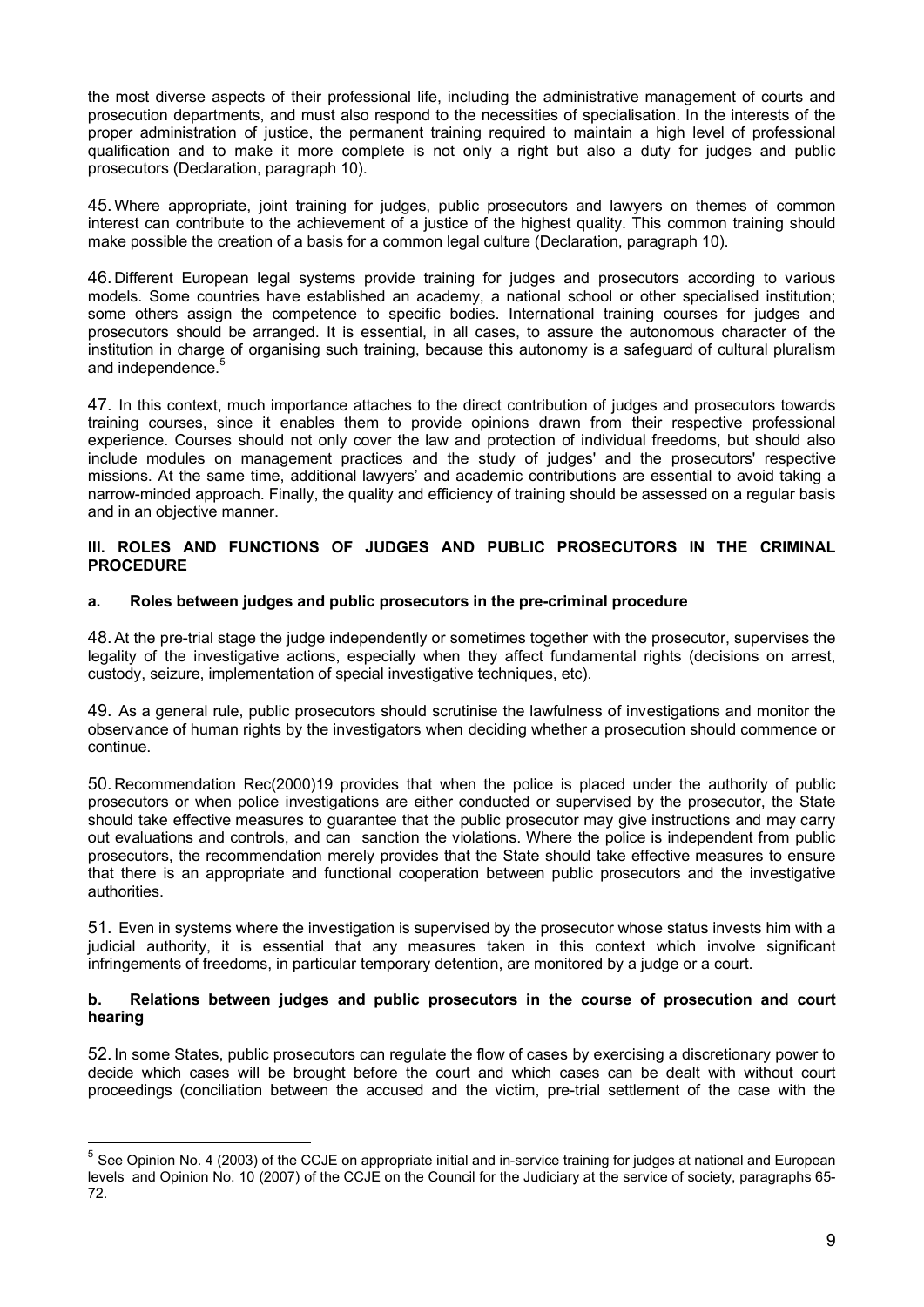consent of the parties, plea bargaining-related simplified and shortened procedures, mediation, etc), all of which contributes towards reducing the burden on the judicial system and determining prosecution priorities.

53.Such public prosecution powers, which reflect the modernisation, socialisation, humanisation and rationalisation of the administration of criminal justice, are useful in reducing the case overload of courts. On the other hand, as soon as prosecutors have the right not to present particular cases in court, it is necessary to avoid arbitrary actions, discrimination or possible unlawful pressures from the political power and to protect the rights of victims. It is also necessary to enable any person affected, in particular the victims, to seek a review of the prosecutor's decision not to prosecute. An option may be to allow the victim to bring the case directly to the court.

54.Therefore, in countries which operate a system of discretionary prosecution, the prosecutor should give careful consideration on whether to prosecute or not, taking into account any general guidelines or criteria which have been adopted with a view to achieving consistency in prosecution decisions.

55.The impartiality of the prosecutors during the procedure should be understood in this sense: they should proceed fairly and objectively to ensure that the court is provided with all relevant facts and legal arguments and, in particular, ensure that evidence favourable to the accused is disclosed; take proper account of the position of the accused person and the victim; verify that all evidences have been obtained through means that are admissible by the judge according to the rules of a fair trial and refuse to use evidence obtained through human rights violations, such as torture (Declaration, paragraph 6).

56.Prosecutors shall not initiate or continue prosecution and shall make every effort to stop proceedings when an impartial investigation or a review of the evidence shows the charge to be unfounded.

57.In essence, during proceedings judges and prosecutors carry out their respective functions for the purpose of a fair criminal trial. The judge supervises the legality of evidence taken by the public prosecutors or investigators and may acquit an accused when there is insufficient or unlawfully obtained evidence. The public prosecutors may also have a right to appeal a court decision.

#### **c. The rights of the defence at all levels of procedure**

1

58. Judges must apply the rules of criminal procedure while fully respecting the rights of the defence (giving the defendants the possibility of exercising their rights, notifying the defendants of their charge, etc.), the rights of the victims in the procedure, the principle of equality of arms and the right to a public hearing, so that a fair trial is guaranteed in all cases $6$  (Declaration, paragraphs 1, 2, 6 and 9).

59.An indictment plays a crucial role in a criminal proceedings: it is from the moment of its service that defendants are formally put on written notice of the factual and legal basis of the charges against them (the European Court of Human Rights judgment of 19 December 1989 in *Kamasinski v. Austria*, § 79). In a criminal process, the "fair hearing" required by Article 6 paragraph 1 of the ECHR entails that defendants must have the right to challenge the evidence against them, as well as the legal basis of the charge.

60.In countries where public prosecutors supervise the investigation, it is also for the prosecutor to ensure that the rights of the defence are respected. In countries where the criminal investigation is directed by the police or other law-enforcement authorities, judges are involved as guarantors of individual freedoms (*habeas corpus*), particularly as regards pre-trial detention, and it is for them to ensure that the rights of the defendant are respected.

61.In many countries, however, the judge and the prosecutor only become responsible for monitoring the exercise of the rights of the defence once the investigation has been completed and examination of the charges begins. At this point it is for the prosecutor, who receives the investigators' reports, and the judge, who examines the charges and the evidence gathered, to ensure that everyone charged with a criminal offence has, in particular, been informed promptly, in a language he/she understands and in detail, of the nature and cause of the accusation against him/her.

62. Depending on their role in a particular country, prosecutors and judges must then ensure that the person has had adequate time and facilities for the preparation of his/her defence, that he/she is properly defended,

<span id="page-9-0"></span> $^6$  See Opinion No. 8 (2006) of the CCJE on the role of judges in the protection of the rule of law and human rights in the context of terrorism.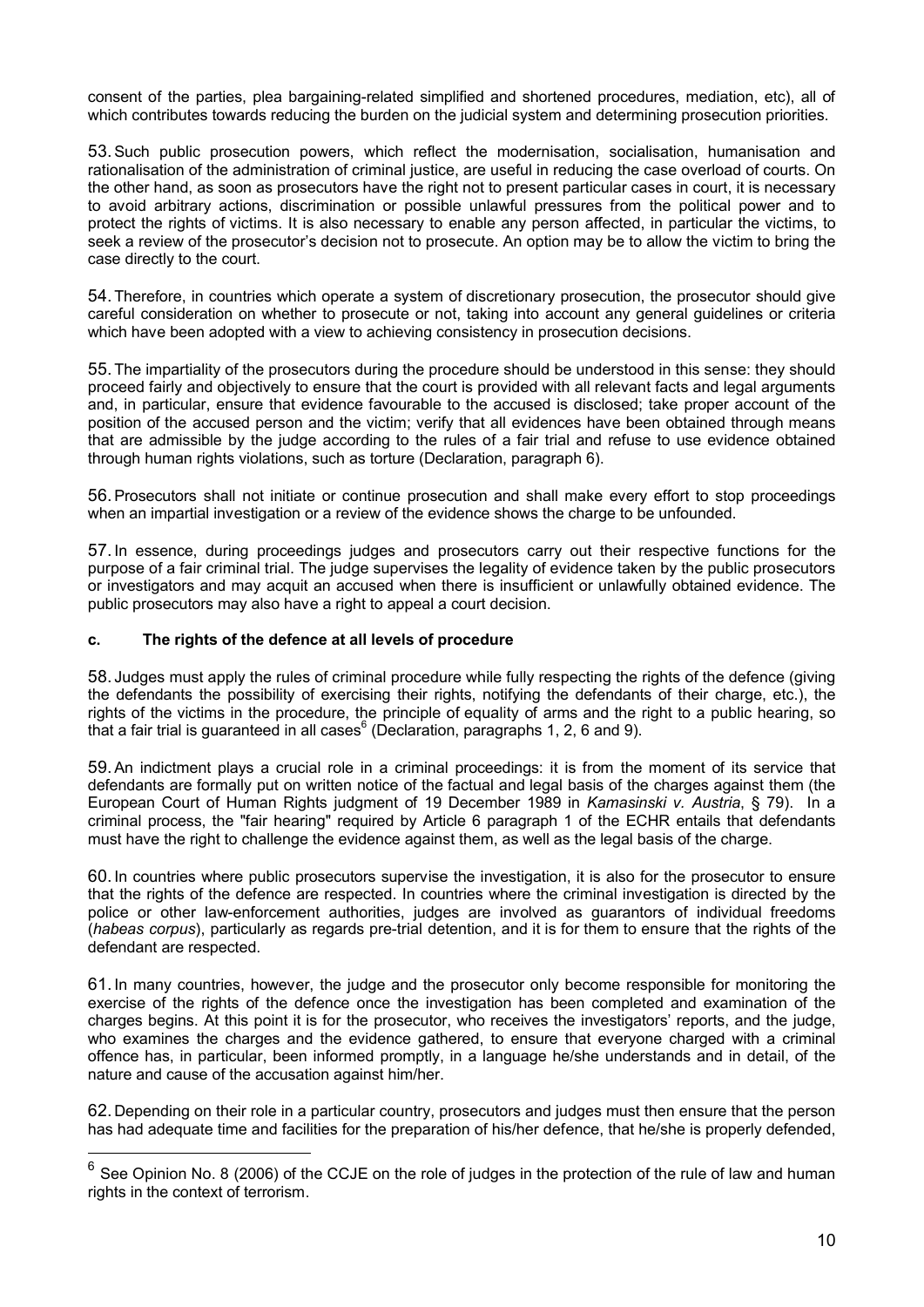if necessary by an officially appointed lawyer paid by the state, and has access, if necessary, to an interpreter, and is able to request the taking of actions necessary to establish the truth.

63.Once the case has been brought before the trial court, the powers of the judge and the prosecutor vary according to the role they play during the trial. In any event, if any of the components of respect for the rights of the defence is lacking, either the judge or the prosecutor, or both, depending on the particular national system, should be able to draw attention to the situation and objectively remedy it.

#### **IV. RELATIONS OF JUDGES AND PUBLIC PROSECUTORS OUTSIDE THE CRIMINAL LAW FIELD AND IN SUPREME COURTS**

64. Depending on the State in which they operate, prosecutors may or may not have tasks and functions outside the criminal law field.<sup>[7](#page-10-0)</sup> Where prosecutors have such tasks and functions these can include, inter alia, civil, administrative, commercial, social, electoral and labour law as well as the protection of the environment, social rights of vulnerable groups such as minors, disabled persons and persons with very low income. The role of prosecutors in this respect should not allow them to exercise undue influence on the final decision making process of the judges (Declaration, paragraph 13).

65.The role that public prosecutors have in certain countries before the Supreme Court is also worth mentioning. This role is comparable with that of the advocate general before the Court of Justice of the European Communities. Before these jurisdictions, the attorney general (or equivalent) is not a party and does not represent the State. He is an independent authority who sets down conclusions, in each case or only in cases of particular interest, in order to clarify for the court all aspects of the questions of law that are before it, with a view to ensuring the correct application of the law.

66.According to the rule of law in a democratic society all these competences of public prosecutors as well as the procedures of exercising these competences have to be precisely established by law. When prosecutors act outside the criminal law field, they should respect the exclusive competence of the judge or court and take into account the principles developed in particular in the case-law of the Court as follows:

- i. The participation of the prosecution in court proceedings should not affect the independence of the courts;
- ii. The principle of separation of powers should be respected in connection with the prosecutors' tasks and activities outside the criminal law field, on the one hand, and with the role of courts to protect human rights, on the other hand;
- iii. Without prejudice of their prerogatives to represent the public interest, prosecutors should enjoy the same rights and obligations as any other party and should not enjoy a privileged position in the court proceedings *(equality of arms principle);*
- iv. The action of prosecutors' services on behalf of society to defend the public interest and the rights of individuals shall not violate the principle of binding force of final court decisions (*res judicata*) with some exceptions established in accordance with international obligations including the caselaw of the Court.

The other principles mentioned in the Declaration apply to all the functions of the public prosecutors outside the criminal law field, mutatis mutandis (Declaration, paragraph 13).

## **V. JUDGES, PUBLIC PROSECUTORS AND THE MEDIA** (Declaration, paragraph 11)

67. Media play an essential role in a democratic society in general and more specifically in relation to the judicial system. The perception in society of the quality of justice is heavily influenced by media accounts of how the justice system works. Publicity also contributes to the achievement of a fair trial, as it protects litigants and defendants against a non-transparent administration of justice.

68.The expanding public and media attention to criminal and civil proceedings has led to an increasing need for objective information to be provided to the media both from the courts and public prosecutors.

<u>.</u>

<span id="page-10-0"></span><sup>&</sup>lt;sup>7</sup> See e.g. the CCPE Opinion N°3 on "the role of public prosecution outside the criminal law field".